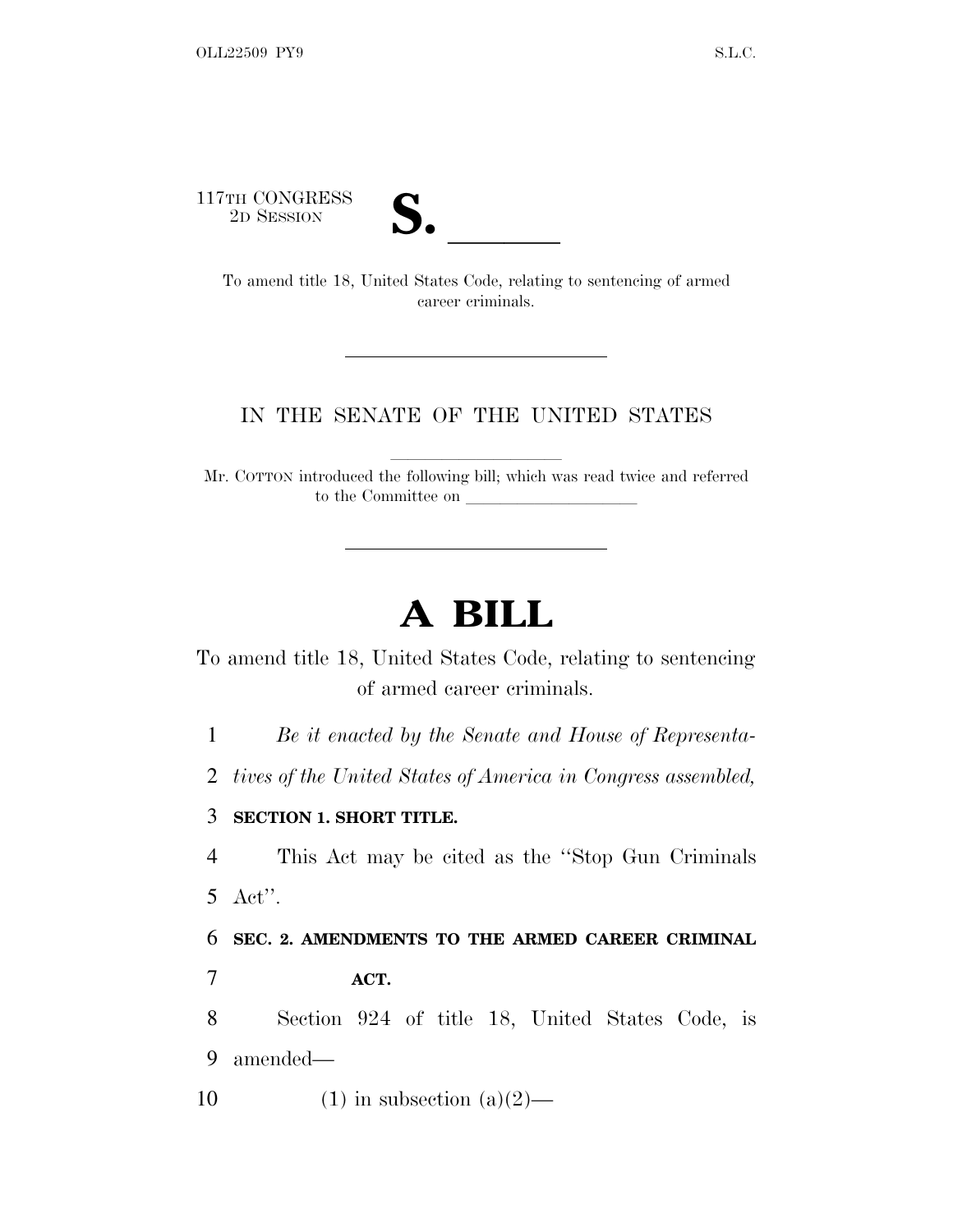2

| $\mathbf{1}$   | (A) by striking "violates subsection" and                 |
|----------------|-----------------------------------------------------------|
| $\overline{c}$ | inserting the following: "violates—                       |
| 3              | $\lq\lq$ subsection";                                     |
| $\overline{4}$ | $(B)$ in subparagraph $(A)$ , as so designated,           |
| 5              | by striking $"({g})"$ ;                                   |
| 6              | (C) by striking the period at the end and                 |
| 7              | inserting "; or" and                                      |
| 8              | (D) by adding at the end the following:                   |
| 9              | "(B) section $922(g)$ shall be—                           |
| 10             | "(i) fined as provided in this title; and                 |
| 11             | "(ii) except as provided in subsection                    |
| 12             | (e) of this section, imprisoned not less than             |
| 13             | 5 years and not more than 10 years.";                     |
| 14             | $(2)$ in subsection $(c)(1)(A)$ —                         |
| 15             | $(A)$ in clause (i), by striking "5 years" and            |
| 16             | inserting "7 years";                                      |
| 17             | (B) in clause (ii), by striking "7 years"                 |
| 18             | and inserting "10 years"; and                             |
| 19             | $(C)$ in clause (iii), by striking "10 years"             |
| <b>20</b>      | and inserting "15 years"; and                             |
| 21             | (3) by striking subsection (e) and inserting the          |
| 22             | following:                                                |
| 23             | "(e)(1) Whoever knowingly violates section $922(g)$       |
| 24             | and has 3 or more previous serious felony convictions for |
| 25             | offenses committed on occasions different from one an-    |
|                |                                                           |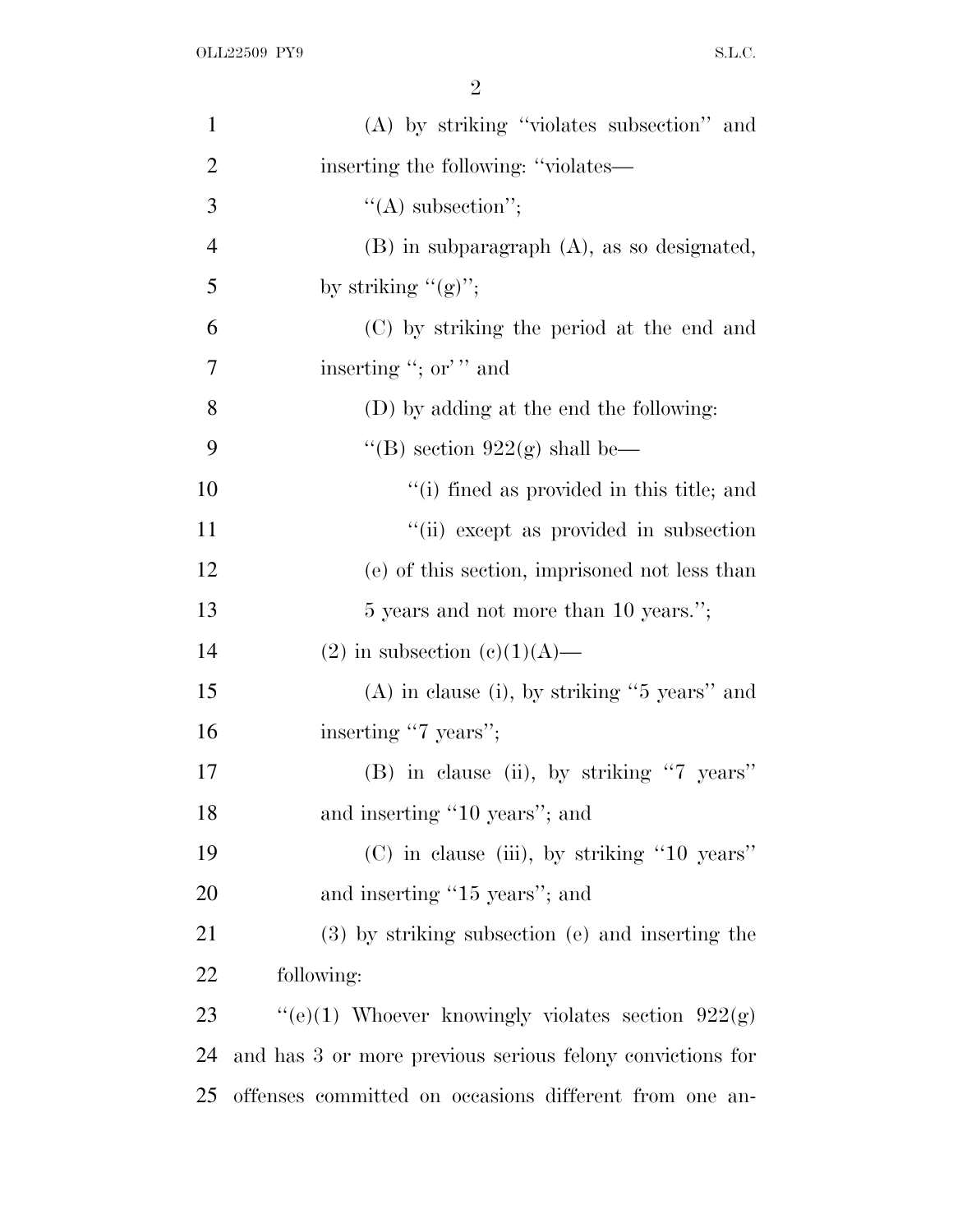OLL22509 PY9 S.L.C.

 other shall be fined under this title and imprisoned not less than 15 years and not more than 30 years, and, not- withstanding any other provision of law, the court shall not suspend the sentence of, or grant a probationary sen- tence to, such person with respect to the conviction under 6 section  $922(g)$ .

 $7 \qquad \text{``(2)}$  In this subsection—

8 "(A) the term 'offense punishable by imprison- ment for a statutory maximum term of not less than 10 years' includes an offense (without regard to the application of any sentencing guideline, statutory criterion, or judgment that may provide for a short- er period of imprisonment within the statutory sen- tencing range) for which the statute provides for a range in the period of imprisonment that may be im- posed at sentencing the maximum term of which is not less than 10 years; and

18 "(B) the term 'serious felony conviction' means—

20 "(i) any conviction by a court referred to 21 in section  $922(g)(1)$  for an offense that, at the time of sentencing, was an offense punishable by imprisonment for a statutory maximum term of not less than 10 years; or